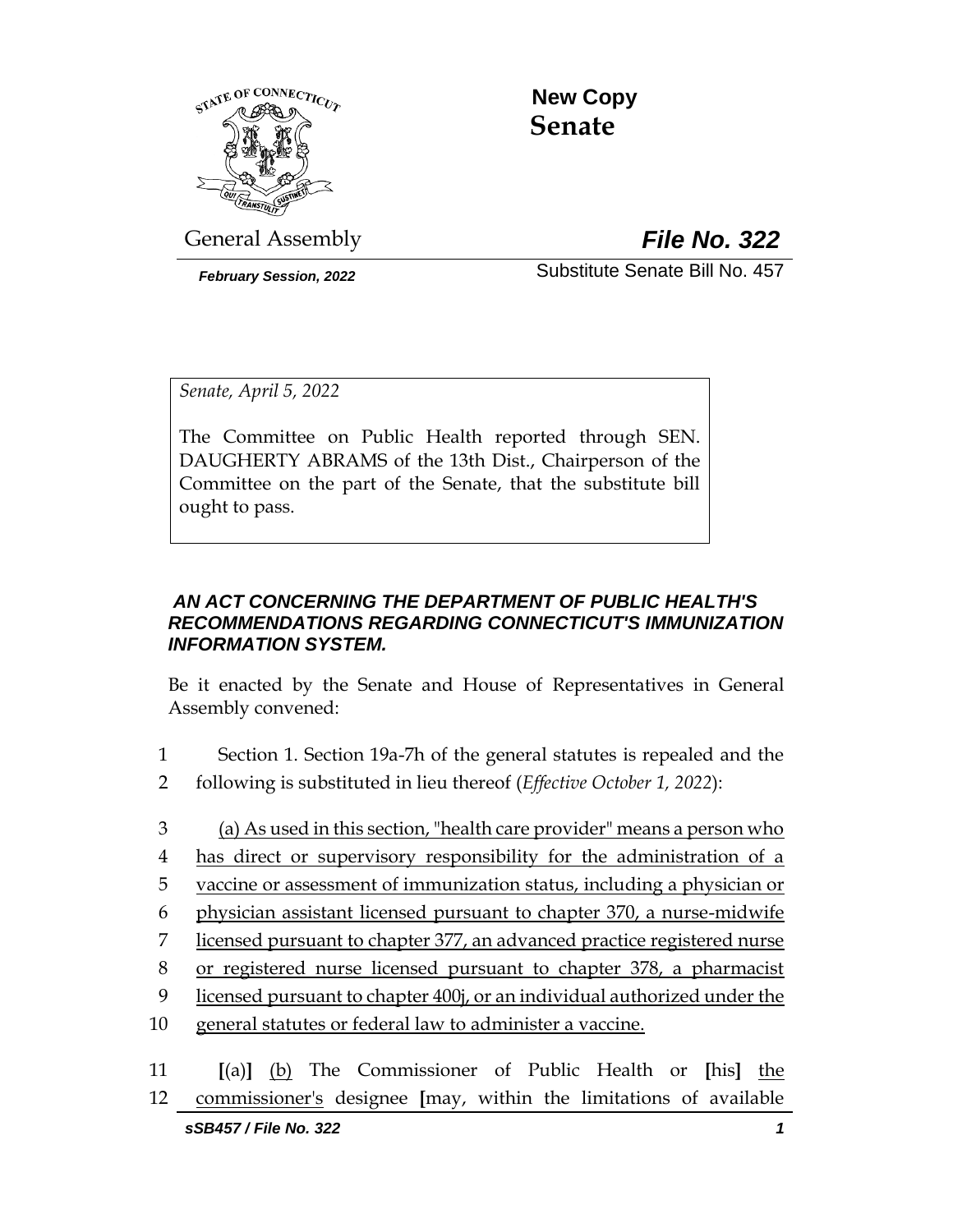resources,**]** shall establish and maintain an immunization information system for the purpose of assuring **[**timely childhood**]** vaccine recipient's access to their immunization **[**an ongoing registry of all children who have not begun the first grade of school including all newborns**]** records. The **[**registry**]** immunization information system shall include such information as is necessary to accurately identify a **[**child**]** vaccine recipient and to assess such recipient's current immunization status.

 **[**(b)**]** (c) **[**For purposes of this section, "health care provider" means a person who has direct or supervisory responsibility for the delivery of immunization including licensed physicians, nurse practitioners, nurse midwives, physician assistants and nurses.**]** Each health care provider who has **[**provided health care**]** administered a vaccine to a **[**child listed in the registry**]** person in the state shall report, **[**to**]** in a form and manner prescribed by the commissioner, or the commissioner's designee, **[**sufficient information to identify the child and**]** information, which shall include, but need not be limited to, (1) the name and date of birth 30 of the vaccine recipient,  $(2)$  the name and date of each vaccine dose given to **[**that child or**]** the vaccine recipient, (3) any other information deemed necessary by the commissioner, and (4) when appropriate, contraindications or exemptions to administration of each vaccine dose. **[**Reports shall be made by such means determined by the commissioner to result in timely reporting.**]** Each health care provider shall provide to a vaccine recipient, a vaccine recipient's court-appointed guardian or conservator, if applicable, or, in the case of a child who received a vaccine, such child's parent or guardian information regarding how such vaccine recipient or such child may decline enrollment in the 40 immunization information system.

 (d) Each health care provider intending to administer vaccines to any **[**child listed on the registry and each parent or guardian of such child shall be provided**]** person may use the immunization information system to determine current information **[**as contained in the registry**]** on the immunization status of **[**the child**]** such person for the purposes of determining whether **[**additional doses of recommended routine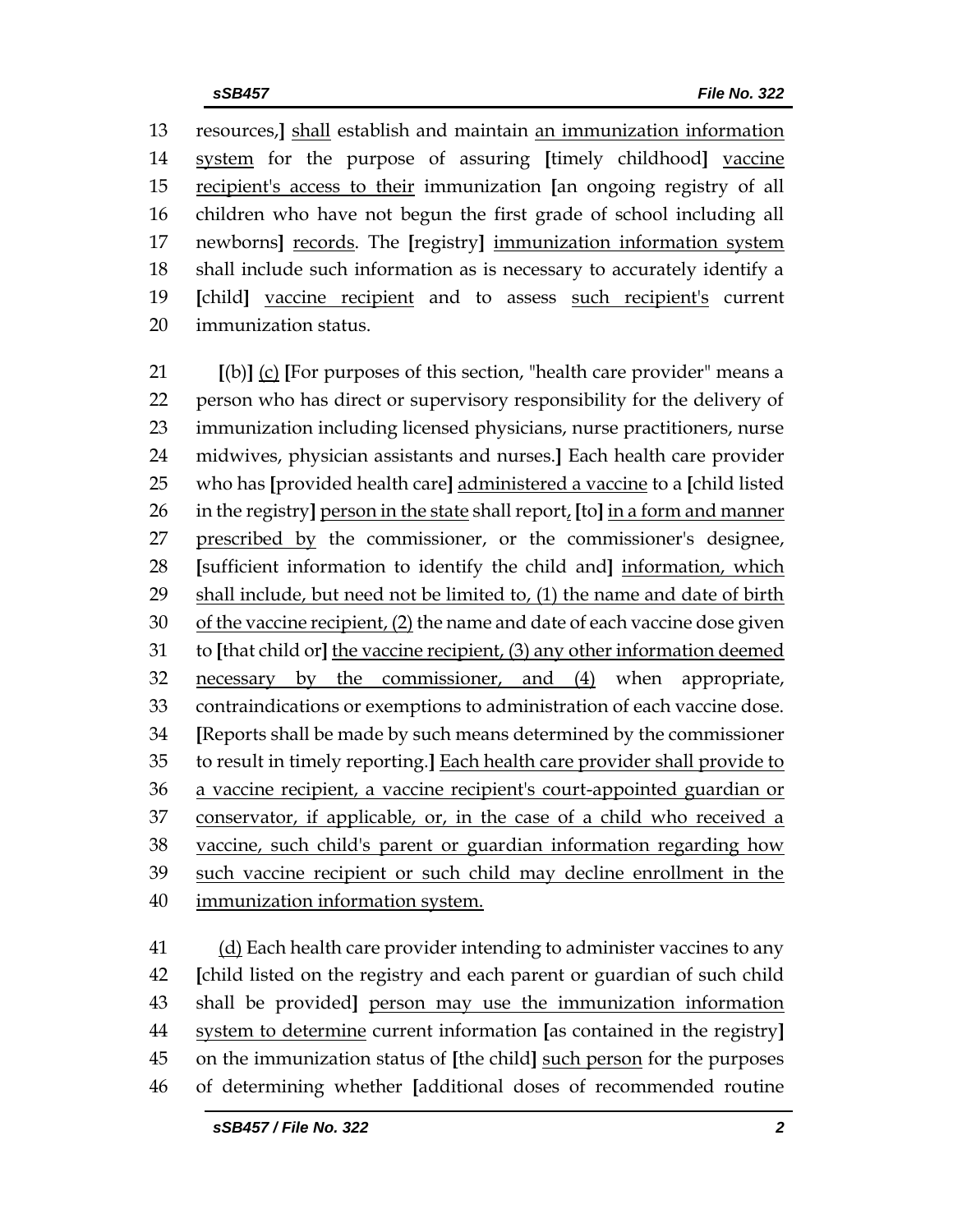childhood immunizations are needed**]** such person requires immunizations, or to officially document immunization status to meet state **[**day**]** child care, **[**or**]** school or higher education immunization 50 entry requirements pursuant to sections 10-204a, 10a-155, 19a-79 and 19a-87b and regulations adopted thereunder.

 (e) Each **[**director of health of any town, city or health district and each**]** school nurse who is required to verify the immunization status for children enrolled in prekindergarten to grade twelve, inclusive, at a public or private school in any town, city or school district pursuant to section 10-204a shall be provided with sufficient information on the children who live in **[**his or her**]** the school nurse's jurisdiction and who are listed on the **[**registry**]** immunization information system to enable determination of which children are overdue for scheduled immunizations and to enable provision of outreach to assist in getting each such child vaccinated.

 (f) The commissioner, or the commissioner's designee, shall provide the director of health of any municipality or health district with sufficient information on the persons who live in such director's jurisdiction and who are listed on the immunization information system in order to address undervaccinated communities and improve health equity.

 (g) The commissioner may use the information in the immunization information system for the purposes set forth in sections 19a-25 and 19a- 215 and the regulations promulgated pursuant to said sections. The 71 commissioner, or the commissioner's designee, may exchange information in the immunization information system with federal 73 agencies providing health care services and other states' immunization information systems for the purposes described in this section.

 (h) The commissioner shall provide to a vaccine recipient, a vaccine recipient's court-appointed guardian or conservator, if applicable, or, in the case of a child who received a vaccine, such child's parent or guardian access to any information that was provided by a health care provider to the Department of Public Health through the immunization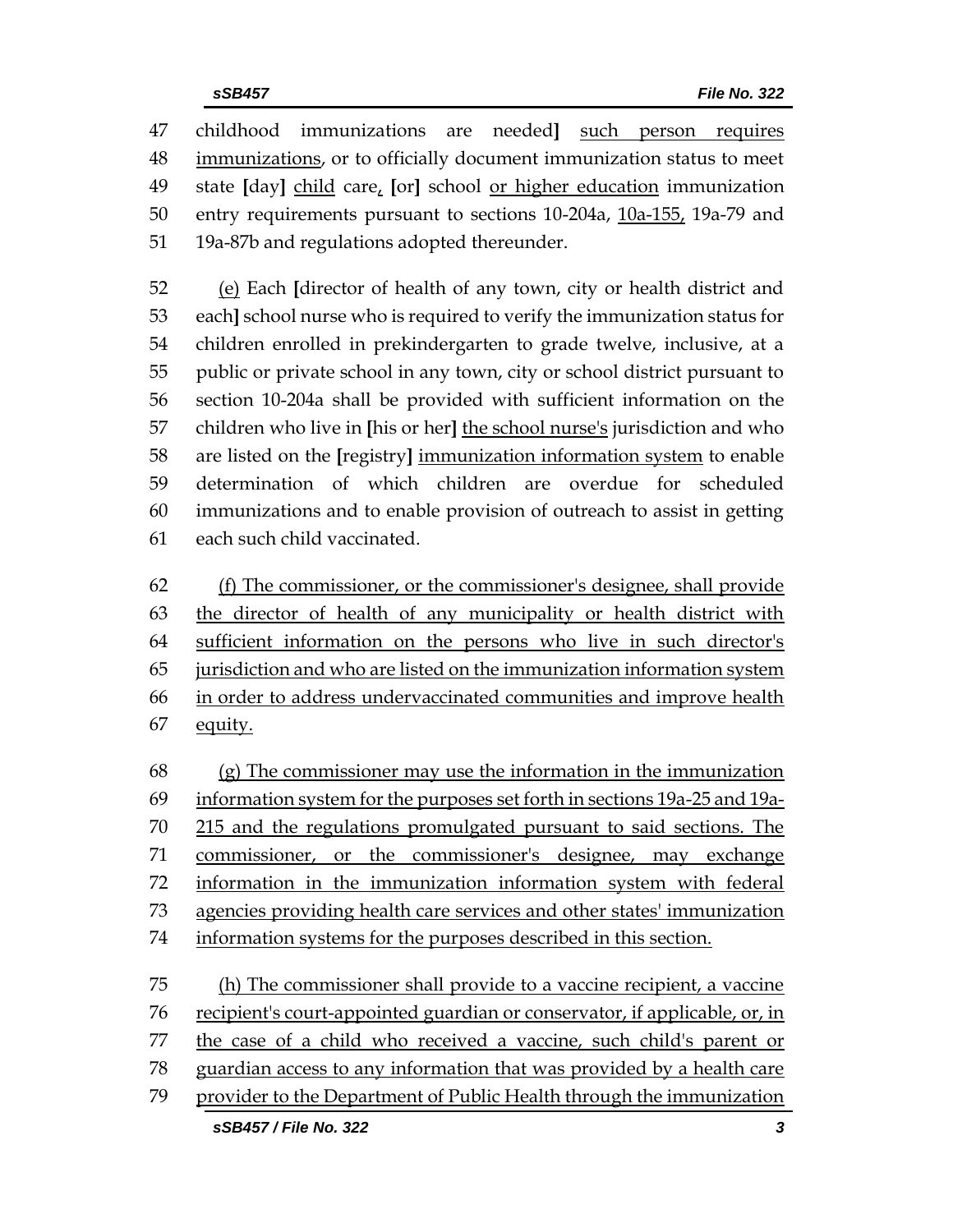information system regarding such person's vaccination status upon request by such recipient, guardian, conservator, parent or guardian.

 **[**(c)**]** (i) Except as specified in subsections **[**(a) and**]** (b) to (h), inclusive, of this section, all personal information including vaccination status and dates of vaccination of **[**individuals**]** persons shall be confidential pursuant to section 19a-25 and shall not be further disclosed without the authorization of the **[**child or the child's legal guardian**]** vaccine recipient, the vaccine recipient's court-appointed guardian or conservator, if applicable, or, in the case of a child who received a vaccine, such child's parent or guardian.

 (j) The commissioner shall adopt regulations, **[**pursuant to**]** in accordance with the provisions of chapter 54, **[**to specify**]** to implement the provisions of this section, including, but not limited to, regulations specifying (1) how information on vaccinations **[**or exemptions from vaccination**]** and, when appropriate, contraindications or exemptions to administration of each vaccine dose, is reported in a timely manner to the **[**registry,**]** immunization information system, (2) how information on the **[**registry**]** immunization information system is made available to **[**health care providers, parents or guardians, directors of health and school nurses,**]** persons authorized to receive such information pursuant to subsections (b) to (h), inclusive, of this section, and (3) how **[**parents or guardians**]** a vaccine recipient, a vaccine recipient's court-appointed guardian or conservator, if applicable, or, in the case of a child who received a vaccine, such child's parent or guardian may decline **[**their child's**]** enrollment in the **[**registry, and to otherwise implement the provisions of this section**]** immunization information system.

 (k) The commissioner shall, in consultation with the Office of Health Strategy, adopt regulations, in accordance with the provisions of chapter 54, to facilitate interoperability between the immunization information system and the State-wide Health Information Exchange established pursuant to section 17b-59d. The commissioner may implement policies and procedures necessary to administer the provisions of this section while in the process of adopting such policies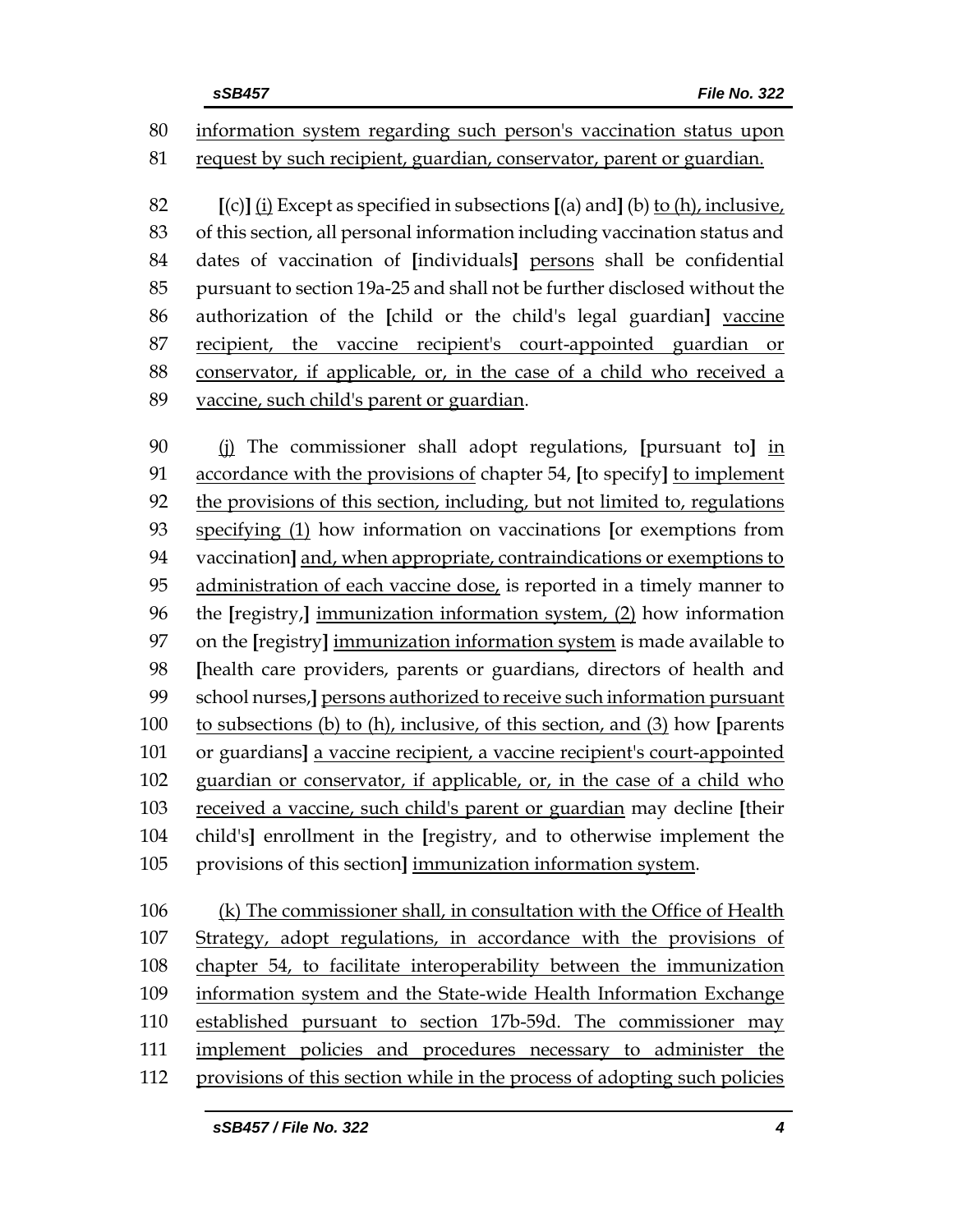and procedures as regulations, provided the department posts such policies and procedures on the eRegulations System prior to adopting them. Policies and procedures implemented pursuant to this section shall be valid until regulations are adopted in accordance with the provisions of chapter 54.

 Sec. 2. Subsection (b) of section 19a-7f of the general statutes is repealed and the following is substituted in lieu thereof (*Effective October 1, 2022*):

 (b) (1) Commencing October 1, 2011, one group health care provider located in Bridgeport and one group health care provider located in New Haven, as identified by the Commissioner of Public Health, and any health care provider located in Hartford who administers vaccines to children under the federal Vaccines For Children immunization program that is operated by the Department of Public Health under authority of 42 USC 1396s may select under said federal program, and the department shall provide, any vaccine licensed by the federal Food and Drug Administration, including any combination vaccine and dosage form, that is (A) recommended by the National Centers for Disease Control and Prevention Advisory Committee on Immunization Practices, and (B) made available to the department by the National Centers for Disease Control and Prevention.

 (2) Not later than June 1, 2012, the Commissioner of Public Health shall provide an evaluation of the vaccine program established in subdivision (1) of this subsection to the joint standing committee of the General Assembly having cognizance of matters relating to public health. Such evaluation shall include, but not be limited to, an assessment of the program's impact on child immunization rates, an assessment of any health or safety risks posed by the program, and recommendations regarding future expansion of the program.

 (3) (A) Provided the evaluation submitted pursuant to subdivision (2) of this subsection does not indicate a significant reduction in child immunization rates or an increased risk to the health and safety of children, commencing October 1, 2012, (i) any health care provider who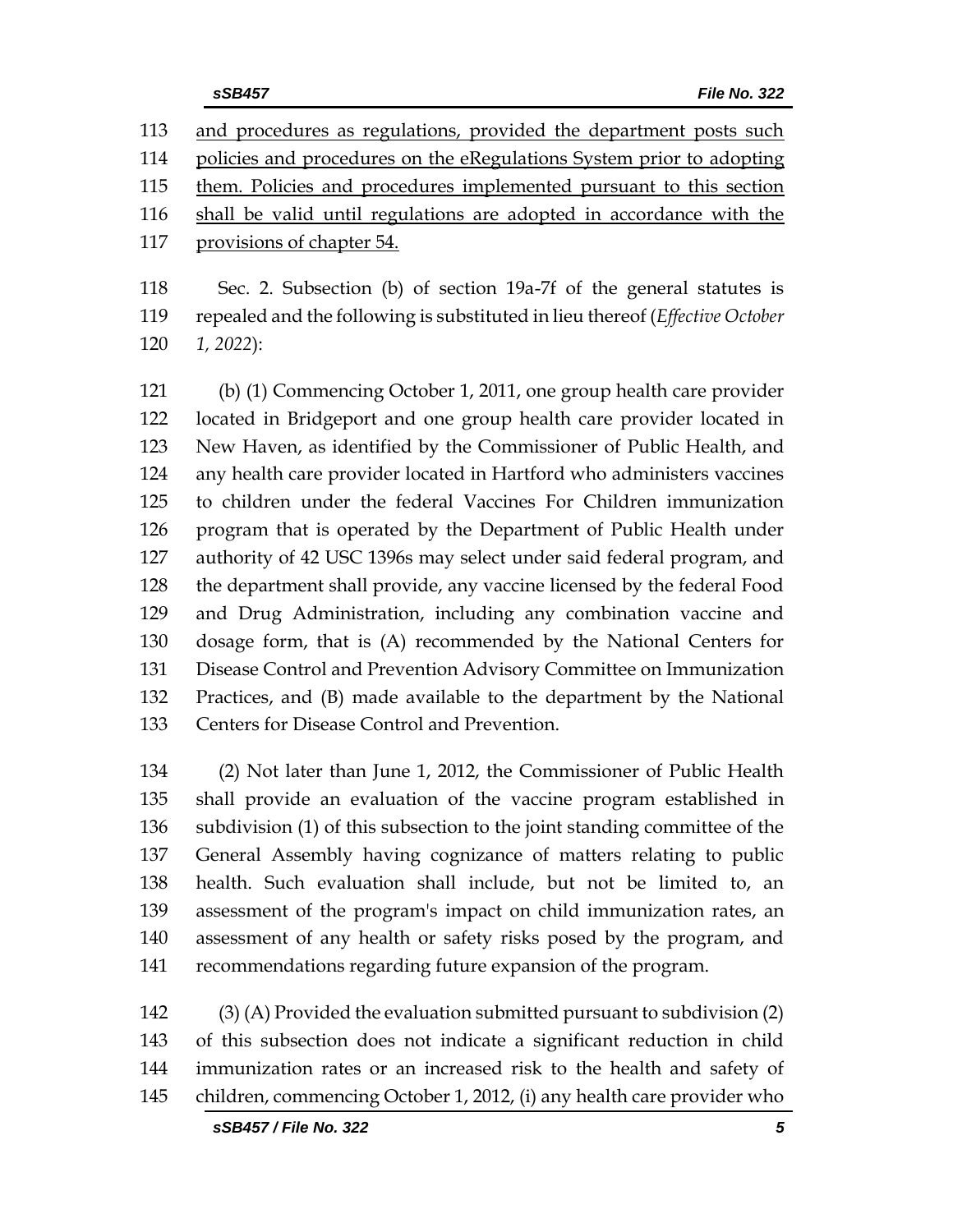administers vaccines to children under the federal Vaccines For Children immunization program that is operated by the Department of Public Health under authority of 42 USC 1396s may select, and the department shall provide, any vaccine licensed by the federal Food and Drug Administration, including any combination vaccine and dosage form, that is (I) recommended by the National Centers for Disease Control and Prevention Advisory Committee on Immunization Practices, and (II) made available to the department by the National Centers for Disease Control and Prevention, and (ii) any health care provider who administers vaccines to children may select, and the department shall provide, subject to inclusion in such program due to available appropriations, any vaccine licensed by the federal Food and Drug Administration, including any combination vaccine and dosage form, that is (I) recommended by the National Centers for Disease Control and Prevention Advisory Committee on Immunization Practices, (II) made available to the department by the National Centers for Disease Control and Prevention, and (III) equivalent, as determined by the commissioner, to the cost for vaccine series completion of comparable available licensed vaccines.

 (B) Commencing January 1, 2013, (i) any health care provider who administers vaccines to children under the federal Vaccines For Children immunization program that is operated by the Department of Public Health under authority of 42 USC 1396s shall utilize, and the department shall provide, any vaccine licensed by the federal Food and Drug Administration, including any combination vaccine and dosage form, that is (I) recommended by the National Centers for Disease Control and Prevention Advisory Committee on Immunization Practices, and (II) made available to the department by the National Centers for Disease Control and Prevention, and (ii) any health care provider who administers vaccines to children shall utilize, and the department shall provide, subject to inclusion in such program due to available appropriations, any vaccine licensed by the federal Food and Drug Administration, including any combination vaccine and dosage form, that is (I) recommended by the National Centers for Disease Control and Prevention Advisory Committee on Immunization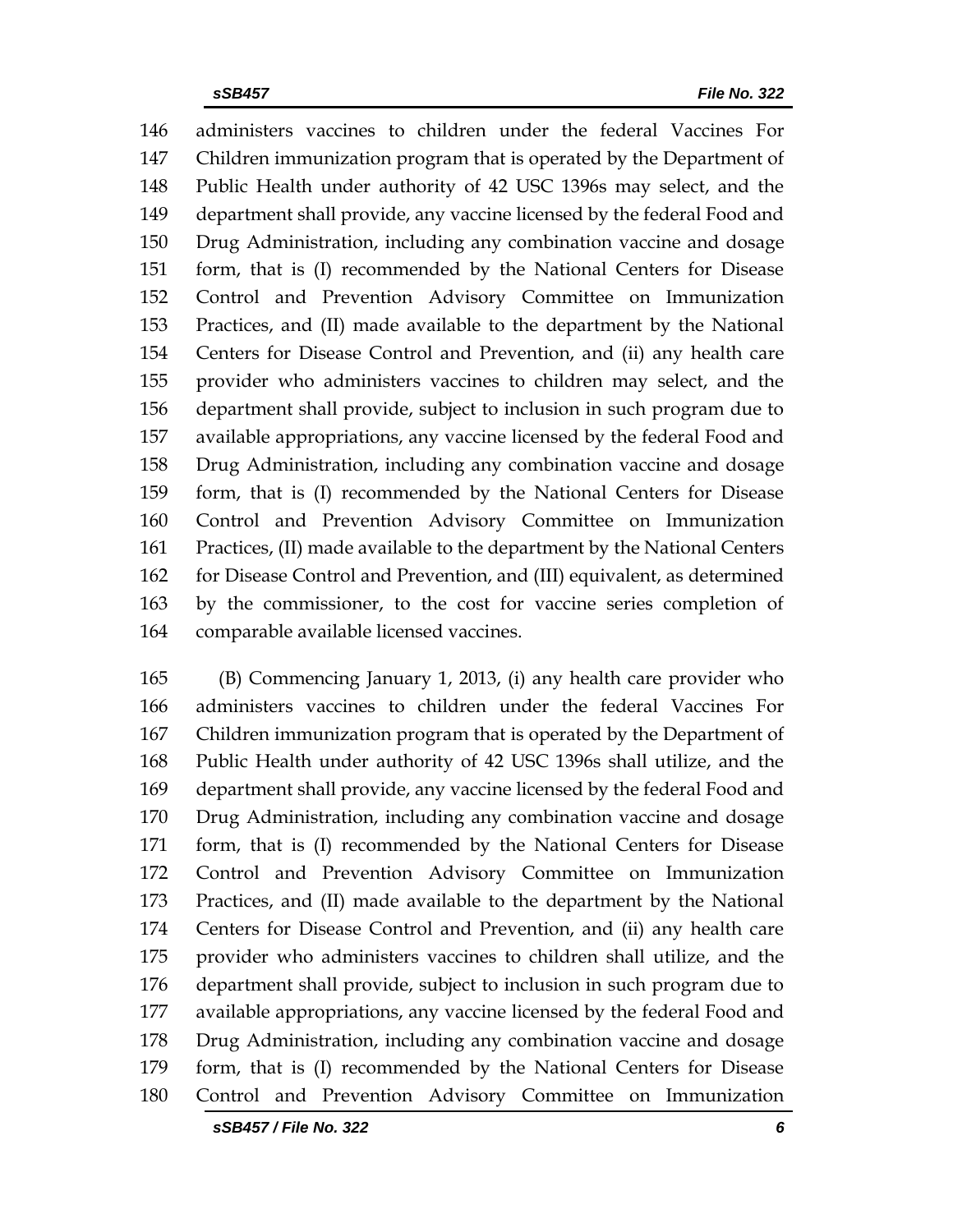Practices, (II) made available to the department by the National Centers for Disease Control and Prevention, and (III) equivalent, as determined by the commissioner, to the cost for vaccine series completion of comparable available licensed vaccines.

 (C) For purposes of subparagraphs (A)(ii) and (B)(ii) of this subdivision, "comparable" means a vaccine (i) protects a recipient against the same infection or infections, (ii) has similar safety and efficacy profiles, (iii) requires the same number of doses, and (iv) is recommended for similar populations by the National Centers for Disease Control and Prevention.

 (D) On and after October 1, 2022, any health care provider that administers vaccines to children under the immunization program described in subparagraph (B) of this subdivision shall order such vaccines using the immunization information system in a form and manner prescribed by the Commissioner of Public Health.

 (4) (A) The provisions of this subsection shall not apply in the event of a public health emergency, as defined in section 19a-131, or an attack, major disaster, emergency or disaster emergency, as those terms are defined in section 28-1.

 (B) Nothing in this subsection shall require a health care provider to procure a vaccine from the Department of Public Health when such provider is directed by said department to procure such vaccine from another source, including, but not limited to, during a declared national or state vaccine shortage.

 (C) Nothing in this subsection shall require a health care provider to utilize or administer a vaccine provided by said department if, based upon such provider's medical judgment, (i) administration of such vaccine is not medically appropriate, or (ii) the administration of another vaccine that said department is not authorized to supply under subdivision (3) of this subsection is more medically appropriate.

(5) No health care provider shall seek or receive remuneration for or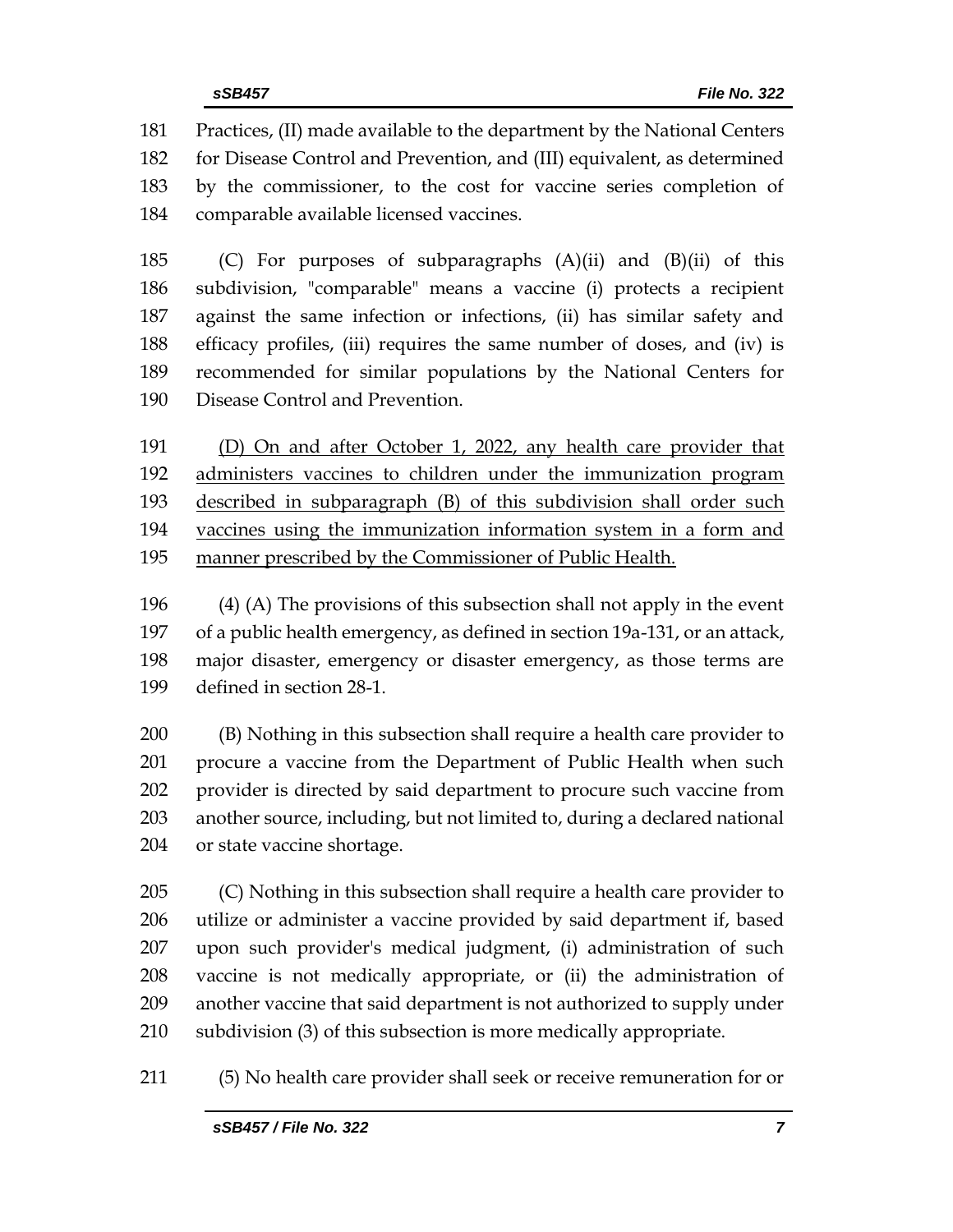sell any vaccine serum provided by said department under this section. Nothing in this section shall prohibit a health care provider from

charging or billing for administering a vaccine.

 (6) Not later than January 1, 2014, said department shall submit a report to the General Assembly, in accordance with section 11-4a, evaluating the effectiveness of implementing expanded vaccine choice and universal health care provider participation.

 Sec. 3. Subsection (a) of section 19a-7j of the general statutes is repealed and the following is substituted in lieu thereof (*Effective October 1, 2022*):

 (a) Not later than September first, annually, the Secretary of the Office of Policy and Management, in consultation with the Commissioner of Public Health, shall (1) determine the amount appropriated for the following purposes: (A) To purchase, store and distribute vaccines for routine immunizations included in the schedule for active 227 immunization required by section  $19a-7f$ , as amended by this act; (B) to purchase, store and distribute (i) vaccines to prevent hepatitis A and B in persons of all ages, as recommended by the schedule for immunizations published by the National Advisory Committee for Immunization Practices, (ii) antibiotics necessary for the treatment of tuberculosis and biologics and antibiotics necessary for the detection and treatment of tuberculosis infections, and (iii) antibiotics to support treatment of patients in communicable disease control clinics, as defined in section 19a-216a; (C) to administer the immunization program described in section 19a-7f, as amended by this act; and (D) to provide services needed to collect up-to-date information on childhood immunizations for all children enrolled in Medicaid who reach two years of age during the year preceding the current fiscal year, to incorporate such information into the **[**childhood immunization registry, as defined**]** immunization information system, established 242 pursuant to section 19a-7h, as amended by this act, (2) calculate the difference between the amount expended in the prior fiscal year for the purposes set forth in subdivision (1) of this subsection and the amount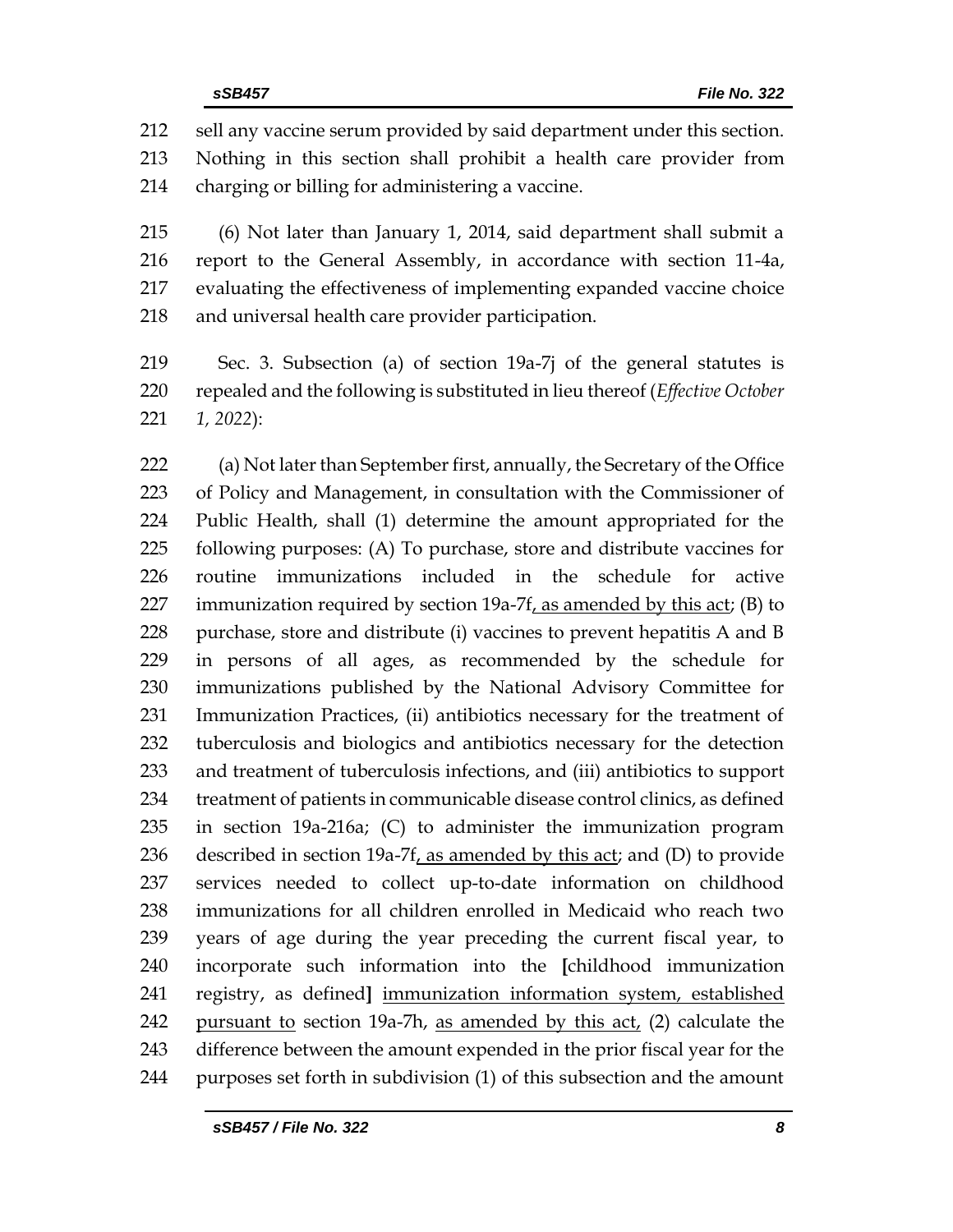of the appropriation used for the purpose of the health and welfare fee established in subparagraph (A) of subdivision (2) of subsection (b) of this section in that same year, and (3) inform the Insurance Commissioner of such amounts.

 Sec. 4. Subsection (a) of section 19a-7r of the 2022 supplement to the general statutes is repealed and the following is substituted in lieu thereof (*Effective October 1, 2022*):

 (a) There is established an Advisory Committee on Medically Contraindicated Vaccinations within the Department of Public Health for the purpose of advising the Commissioner of Public Health on issues concerning exemptions from state or federal requirements for vaccinations that result from a physician, physician assistant or advanced practice registered nurse stating that a vaccination is medically contraindicated for a person due to the medical condition of such person. Said advisory committee shall not be responsible for confirming or denying any determination by a physician, physician assistant or advanced practice registered nurse that a vaccination is medically contraindicated for a specific individual. In order to carry out its duties, the advisory committee shall (1) have access to the **[**childhood immunization registry**]** immunization information system established 265 by the department pursuant to section 19a-7h, as amended by this act, (2) evaluate the process used by the department in collecting data concerning exemptions resulting from a vaccination being medically contraindicated and whether the department should have any oversight over such exemptions, (3) examine whether enrollment of an unvaccinated child into a program operated by a public or nonpublic school, institution of higher education, child care center or group child care home should be conditioned upon the child meeting certain criteria, (4) calculate the ratio of school nurses to students in each public and nonpublic school in the state and the funding issues surrounding such ratio, (5) assess whether immunizations should be required more 276 frequently than prior to enrollment into a program operated by a public or nonpublic school and prior to entering seventh grade, and (6) determine whether (A) there are any discrepancies in the issuance of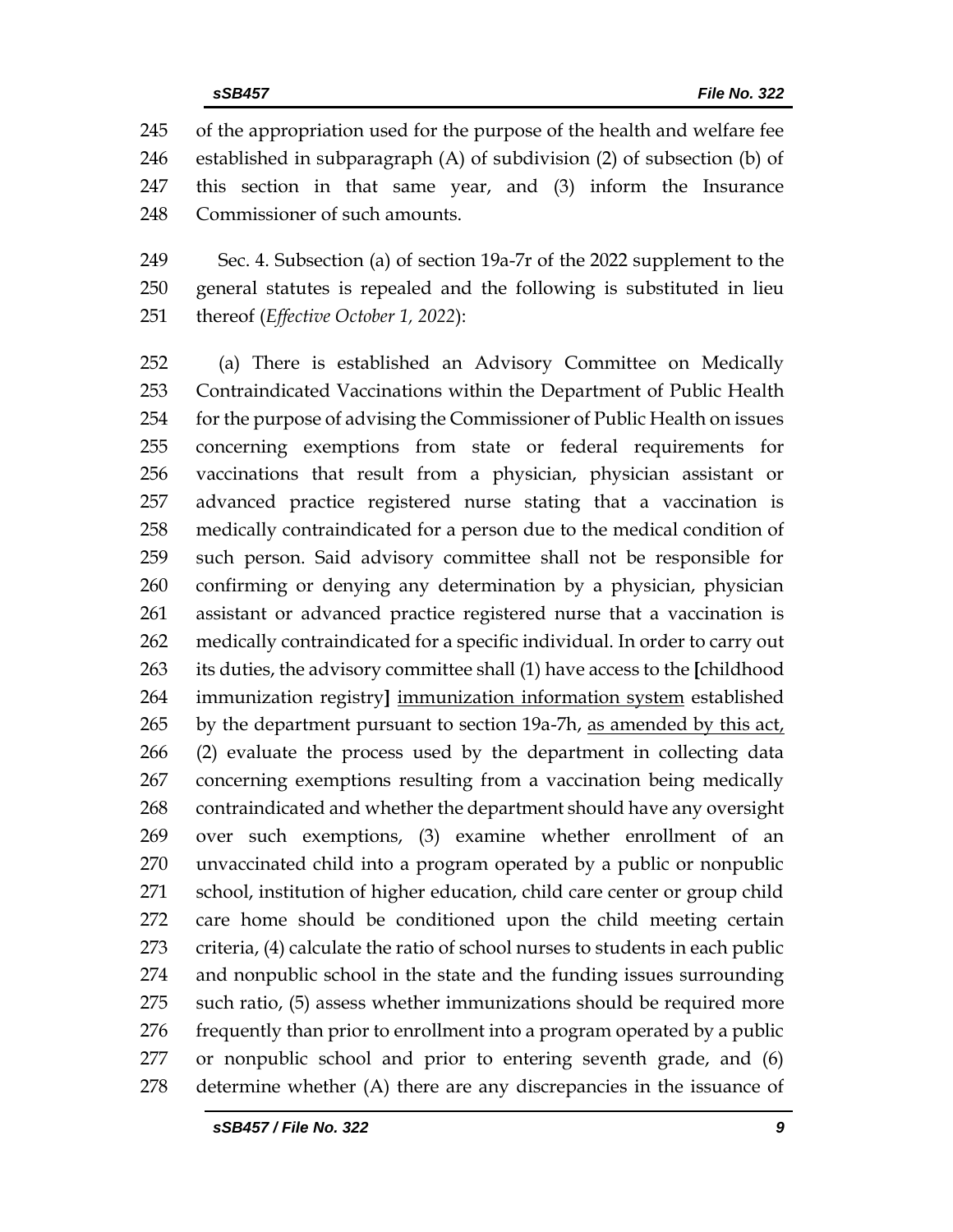- 279 certificates stating that a vaccine is medically contraindicated, and (B) to
- 280 recommend continuing education of physicians, physician assistants or
- 281 advanced practice registered nurses in vaccine contraindications and
- 282 precautions. All information obtained by the advisory committee from
- 283 such registry shall be confidential pursuant to section 19a-25.
- 284 Sec. 5. Section 19a-7t of the 2022 supplement to the general statutes is
- 285 repealed. (*Effective October 1, 2022*)

This act shall take effect as follows and shall amend the following sections:

| Section 1 | October 1, 2022 | 19a-7h           |
|-----------|-----------------|------------------|
| Sec. 2    | October 1, 2022 | $19a-7f(b)$      |
| Sec. 3    | October 1, 2022 | $19a-7i(a)$      |
| Sec. 4    | October 1, 2022 | $19a-7r(a)$      |
| Sec. 5    | October 1, 2022 | Repealer section |

# *Statement of Legislative Commissioners:*

In Section 1(a), "an advanced practice registered nurse, nurse midwife or registered nurse licensed pursuant to chapter 378" was changed to "a nurse-midwife licensed pursuant to chapter 377, an advanced practice registered nurse or registered nurse licensed pursuant to chapter 378" for accuracy and consistency with the general statutes; and Sections 3 and 4 were added to conform with the changes being made in Section 1.

*PH Joint Favorable Subst. -LCO*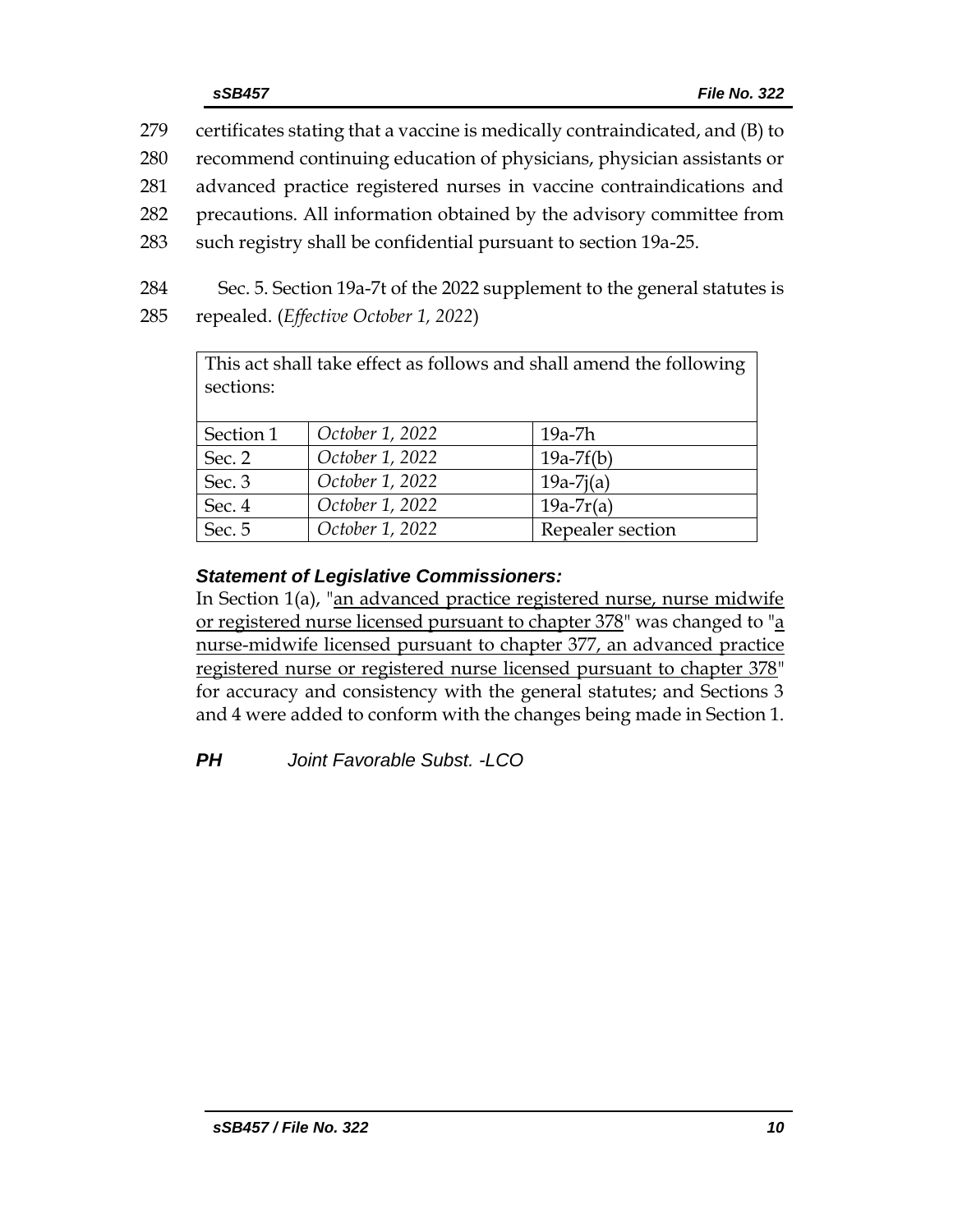*The following Fiscal Impact Statement and Bill Analysis are prepared for the benefit of the members of the General Assembly, solely for purposes of information, summarization and explanation and do not represent the intent of the General Assembly or either chamber thereof for any purpose. In general,*  fiscal impacts are based upon a variety of informational sources, including the analyst's professional *knowledge. Whenever applicable, agency data is consulted as part of the analysis, however final products do not necessarily reflect an assessment from any specific department.*

#### *OFA Fiscal Note*

*State Impact:* None

*Municipal Impact:* None

#### *Explanation*

This bill replaces the Department of Public Health's (DPH) childhood immunization registry and tracking system ("CIRTS") with an immunization information system ("CT WiZ") that provides vaccine recipients of all ages, instead of only children under age 6, with access to their immunization records. The bill requires, rather than allows, DPH to maintain the system and requires the system to include information to accurately identify a vaccine recipient and assess the recipient's current immunization status.

Under the bill, vaccine recipients' participation in CT WiZ is voluntary, and health care providers must provide a vaccine recipient, or the recipient's legal guardian, information on how to opt out of enrolling in the system. There is no fiscal impact for DPH to maintain an immunization registry and tracking system that has an enrollment "opt out" option.

#### *The Out Years*

*State Impact:* None *Municipal Impact:* None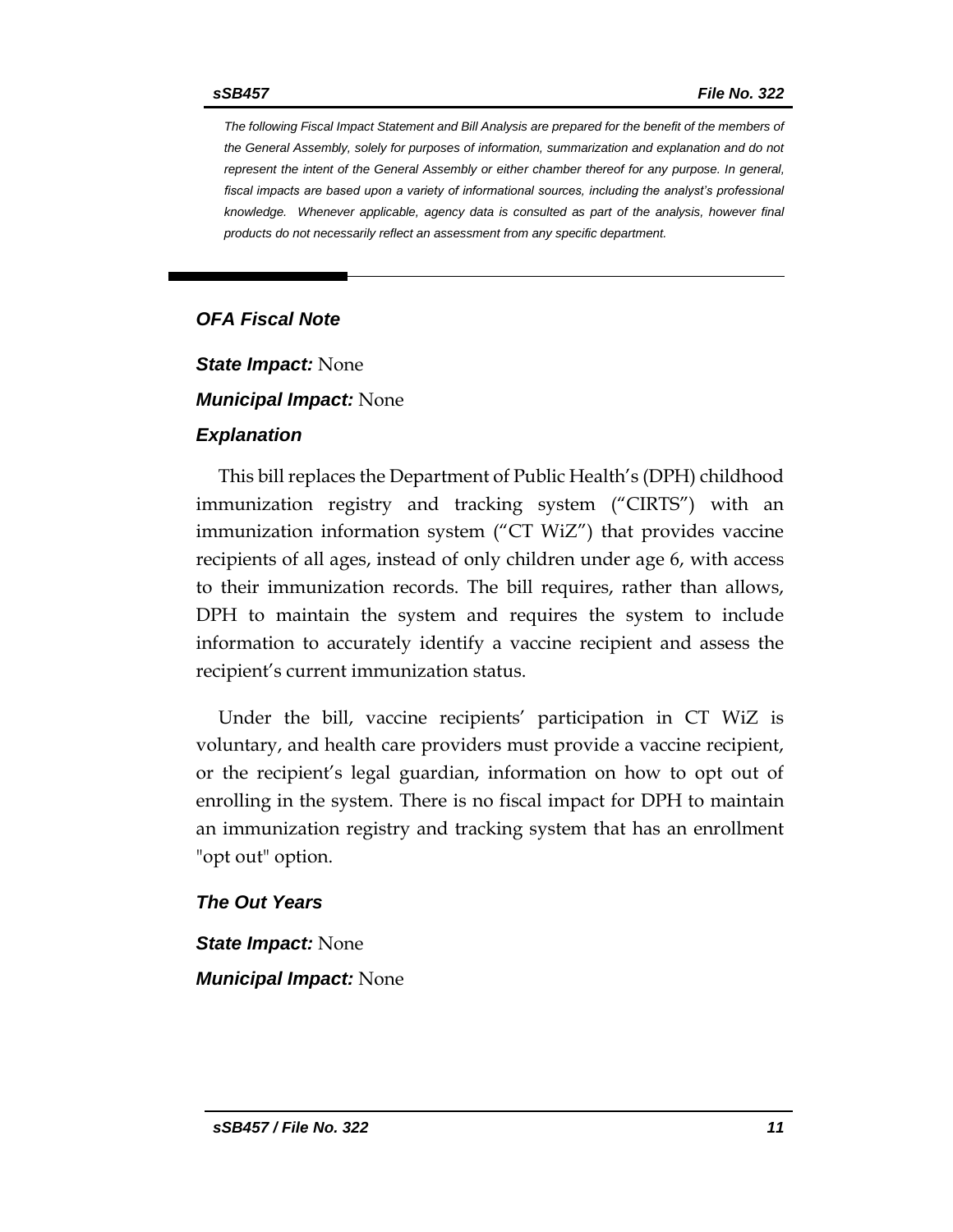# **OLR Bill Analysis**

**SB 457**

#### *AN ACT CONCERNING THE DEPARTMENT OF PUBLIC HEALTH'S RECOMMENDATIONS REGARDING CONNECTICUT'S IMMUNIZATION INFORMATION SYSTEM.*

#### **SUMMARY**

This bill replaces the Department of Public Health's (DPH) childhood immunization registry and tracking system ("CIRTS") with an immunization information system ("CT WiZ") that provides vaccine recipients of all ages, instead of only children under age 6, with access to their immunization records.

The bill requires, rather than allows, DPH to maintain the system and requires the system to include information to accurately identify a vaccine recipient and assess the recipient's current immunization status.

Under the bill, vaccine recipients' participation in CT WiZ is voluntary, and health care providers must provide a vaccine recipient, or the recipient's legal guardian, conservator, or parent or guardian (if a minor) (hereafter "recipient's representative"), information on how to opt out of enrolling in the system.

As under current law, all personal information in CT WiZ is confidential and cannot be disclosed without the consent of the vaccine recipient or the recipient's representative.

Under the bill, healthcare providers:

- 1. must order vaccines through CT WiZ when administering vaccines to children under the Connecticut Vaccine Program (see BACKGROUND);
- 2. must report to DPH certain information regarding the vaccine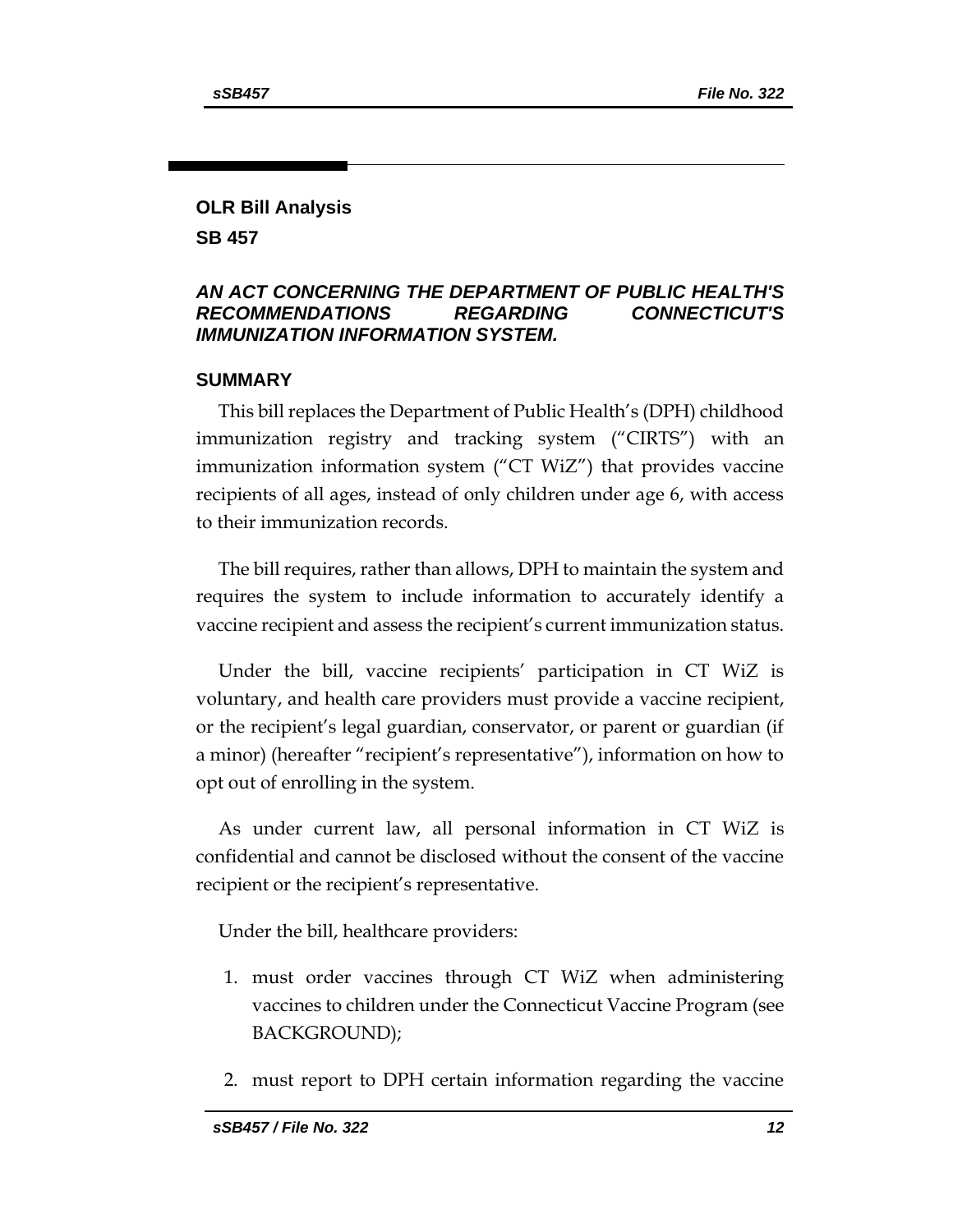administration when they administer vaccines to residents; and

3. may use CT WiZ to access a person's current immunization status to (a) determine whether the person requires immunizations or (b) officially document the person's immunization status to meet childcare, school, or higher education immunization entry requirements.

The bill also imposes various requirements on CT WiZ and authorizes DPH to take specified actions, as follows:

- 1. DPH must, upon request, provide a vaccine recipient, or the recipient's representative, access to any information a health care provider gives to CT WiZ on the recipient's vaccine status;
- 2. DPH must, in consultation with the Office of Health Strategy (OHS), facilitate interoperability between CT WiZ and the Statewide Health Information Exchange;
- 3. DPH must provide local and district health directors with sufficient information on residents who live in their jurisdiction and are listed in CT WiZ in order to address under-vaccinated communities and improve health equity;
- 4. the DPH commissioner may use information in CT WiZ for medical or scientific research, disease control and prevention, and maintaining the state's list of reportable diseases, emergency illnesses and health conditions, and lab findings (see BACKGROUND); and
- 5. DPH may exchange information in CT WiZ with federal agencies providing health care services and other states' immunization information systems.

The bill also makes various related technical and conforming changes, including repealing a provision requiring DPH to provide COVID-19 vaccine recipients information on their vaccination status.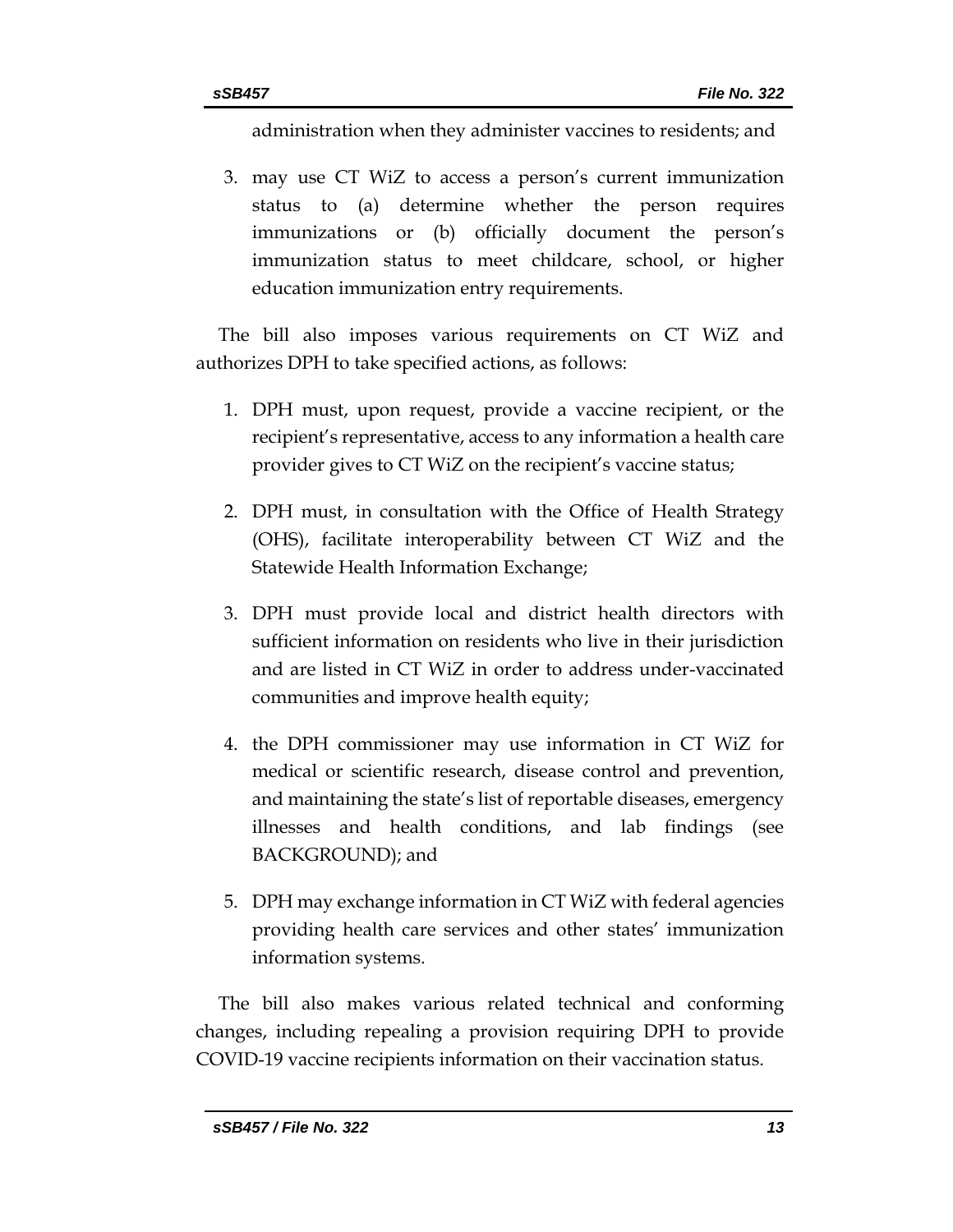EFFECTIVE DATE: October 1, 2022

# **HEALTH CARE PROVIDER DEFINITION**

Under the bill, a health care provider is someone who:

- 1. is a physician, physician assistant, nurse midwife, advanced practice registered nurse, registered nurse, pharmacist, or an individual authorized by state or federal law to administer a vaccine and
- 2. has direct or supervisory responsibility for administering a vaccine or assessing a person's immunization status.

# **REPORTING REQUIREMENTS**

The bill requires each health care provider who administers a vaccine to a resident to report, in a manner the DPH commissioner prescribes, the following information:

- 1. the vaccine recipient's name and date of birth;
- 2. the name and date of each vaccine dose administered to the recipient;
- 3. any other information the commissioner deems necessary; and
- 4. when appropriate, contraindications or exemptions to administering each vaccine dose.

# **INTEROPERABILITY WITH THE STATEWIDE HEALTH INFORMATION EXCHANGE**

The bill requires the DPH commissioner, in consultation with the Office of Health Strategy, to facilitate interoperability between the immunization information system and the Statewide Health Information Exchange. It allows the commissioner to implement necessary policies and procedures while in the process of adopting regulations, provided she posts the policies and procedures on the eRegulations System before adopting them. The policies and procedures she implements are valid until the regulations are adopted.